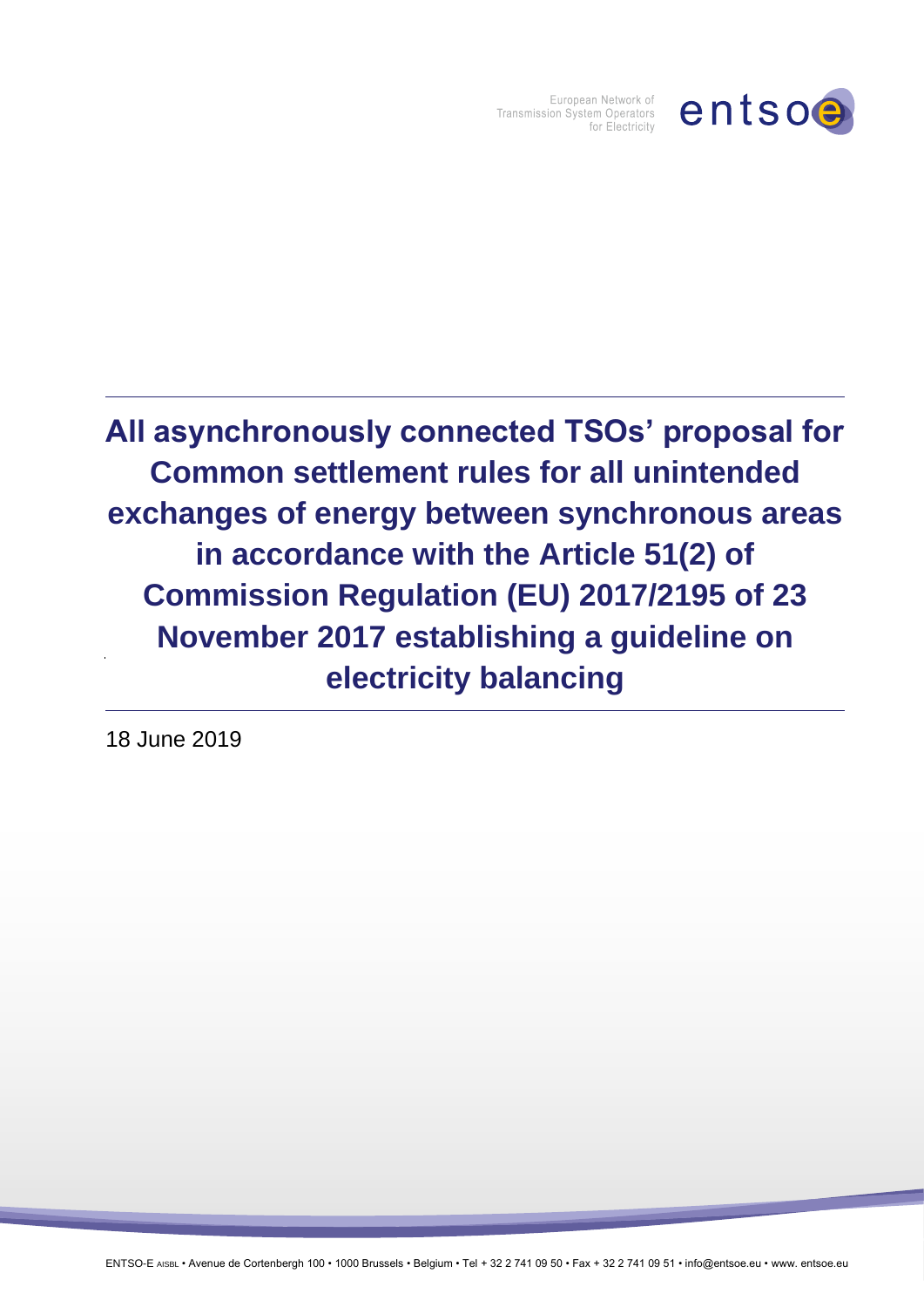

# **Content**

| Article 6 Pricing rules for unintended exchange of energy between asynchronously connected TSOs8 |  |
|--------------------------------------------------------------------------------------------------|--|
|                                                                                                  |  |
|                                                                                                  |  |
|                                                                                                  |  |
|                                                                                                  |  |
|                                                                                                  |  |
|                                                                                                  |  |
|                                                                                                  |  |
|                                                                                                  |  |
|                                                                                                  |  |
|                                                                                                  |  |
|                                                                                                  |  |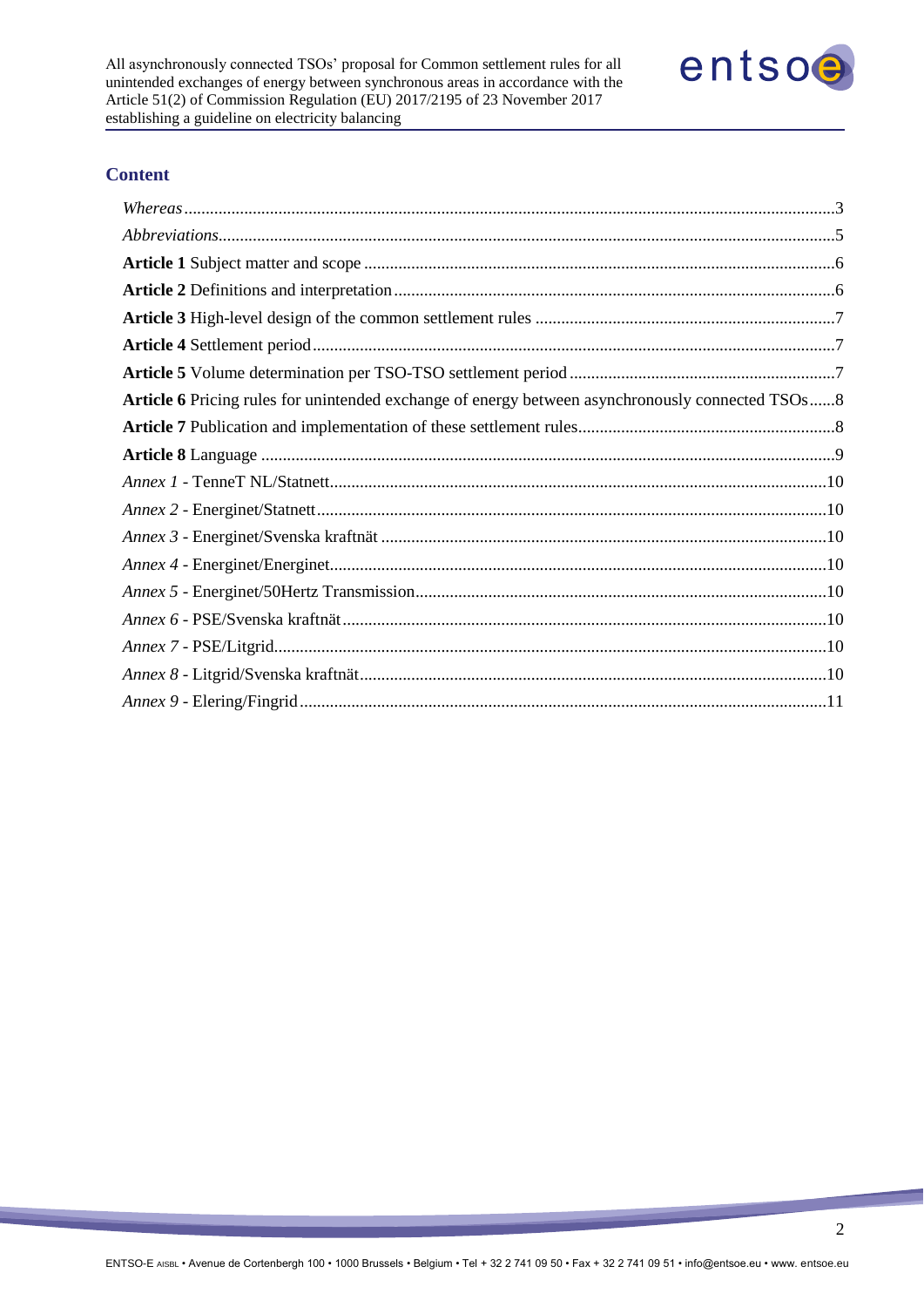

# **ALL ASYNCHRONOUSLY CONNECTED TSOS, TAKING INTO ACCOUNT THE FOLLOWING:**

#### **Whereas**

- <span id="page-2-0"></span>(1) This document is a common proposal developed by all asynchronously connected TSOs (hereafter referred to as "**the TSOs**") regarding the development of common settlement rules applicable to all unintended exchanges of energy (hereafter referred to as "**unintended exchanges of energy**") between asynchronously connected TSOs in accordance with Article 51(2) of Commission Regulation (EU) 2017/2195 of 23 November 2017 establishing a guideline on electricity balancing (hereafter referred to as "**EBGL**"). This proposal is hereafter referred to as "**these settlement rules**".
- (2) These settlement rules take into account the general principles and objectives set in the EBGL as well as Regulation (EC) No 714/2009 of the European Parliament and of the Council of 13 July 2009 on conditions for access to the network for cross-border exchanges in electricity (hereafter referred to as "**Electricity Regulation**") as well as Regulation (EC) No 2017/1485 of 2 August 2017 establishing a guideline on electricity transmission system operation (hereafter referred to as "**SOGL**").
- (3) These settlement rules take into account the general principles adherent to settlement processes in accordance to Article 44(1) of the EBGL that require that the settlement processes shall inter alia:
	- *a. Provide incentives to TSOs to fulfil their obligations pursuant to Article 127, Article 153, Article 157 and Article 160 of the SOGL.*
	- *b. Avoid distorting incentives to BRPs, BSPs and TSOs.*
	- *c. Ensure the financial neutrality of all TSOs.*
- (4) These settlement rules take into account the requirement of Article 44(4) of the EBGL that injections or withdrawals must be settled either under TSO-BRP imbalance settlement or under TSO-TSO settlement, but not under both.
- (5) Articles 51(2), 51(3) and 51(4) of the EBGL define the deadline for the submission of these settlement rules to the relevant regulatory authorities and several specific requirements to its content:

*2. By eighteen months after the entry into force of this Regulation, all asynchronously connected TSOs shall develop a proposal for common settlement rules applicable to all unintended exchanges of energy between asynchronously connected TSOs 3. The proposals of common settlement rules of unintended exchanges of energy between TSOs shall ensure a fair and equal distribution of costs and benefits between them.*

*4. All TSOs shall establish a coordinated mechanism for adjustments to settlements between them.*

- (6) These settlement rules contribute to the objective of proportionality and non-discrimination pursuant to Articles 3(2)(a) of the EBGL, since these settlement rules will apply to all asynchronously connected TSOs.
- (7) These settlement rules contribute to the objective of transparency pursuant to 3(2)(b) of the EBGL, since these settlement rules will be publicly available.

3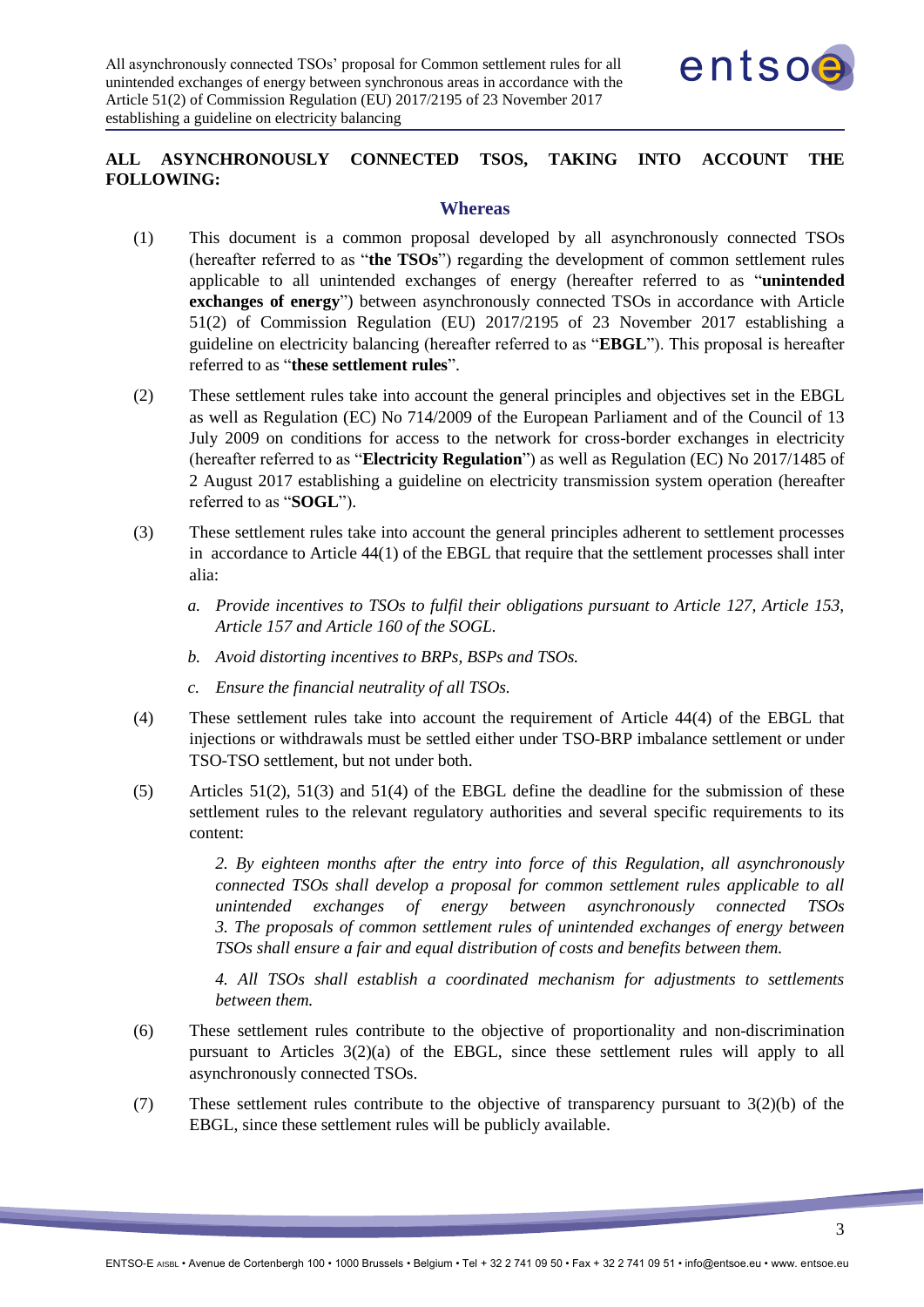

- (8) These settlement rules were developed taking into account the consistency with the settlement rules of intended exchanges of energy as a result of the frequency containment process and ramping restrictions between synchronous areas in accordance with Article 50(4) of the EBGL.
- (9) These settlement rules were developed taking into account the consistency with the settlement rules of intended exchanges of energy within a synchronous area in accordance with Article 50(3) of the EBGL and of unintended exchanges of energy within a synchronous area in accordance with Article 51(1) of the EBGL.
- (10) In conclusion, these settlement rules contribute to the general objectives of the EBGL.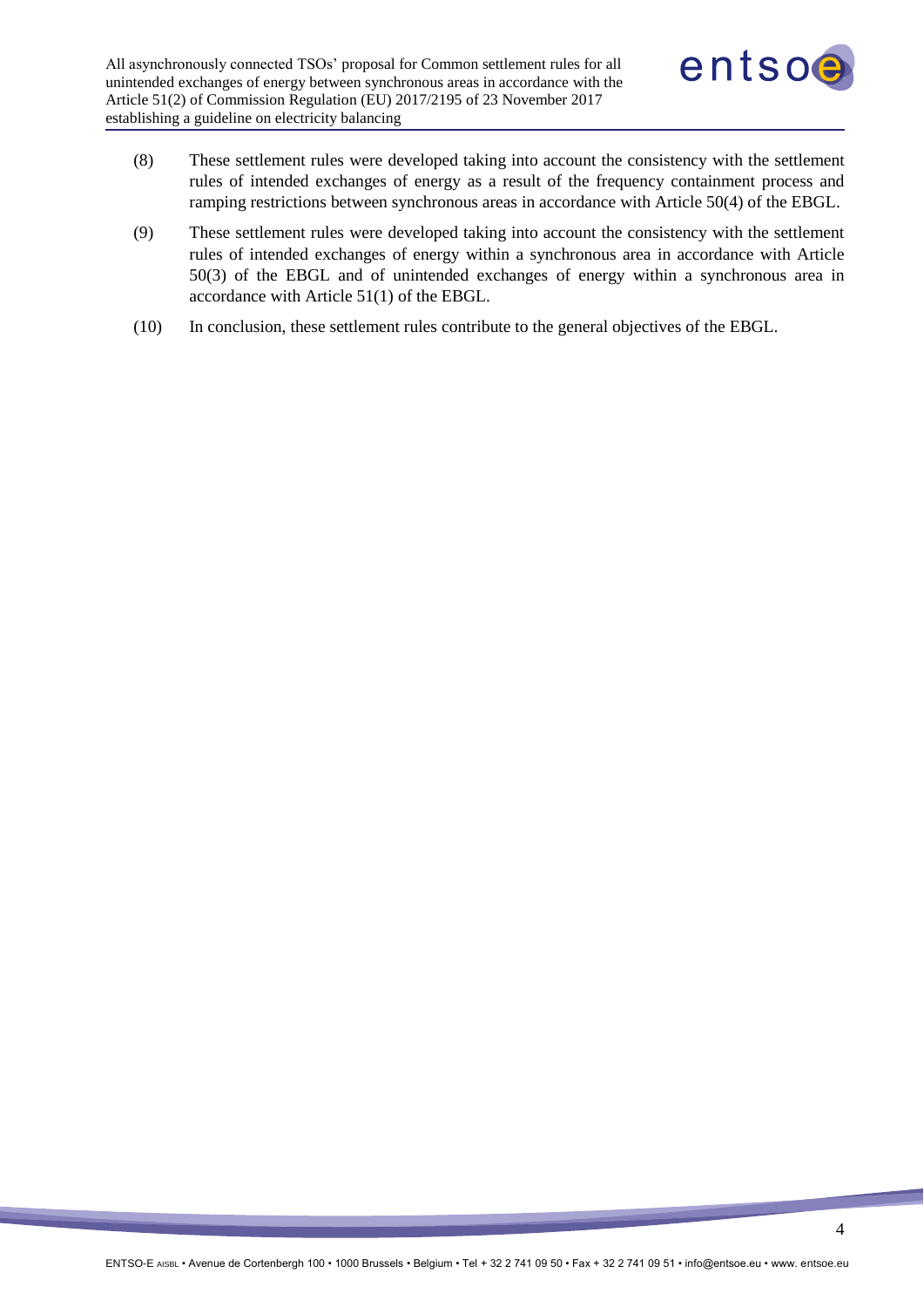

### **Abbreviations**

<span id="page-4-0"></span>The list of abbreviations used in these settlement rules is the following:

- ACER: Agency for the Cooperation of Energy Regulators
- EBGL: Commission Regulation (EU) 2017/2195 of 23 November 2017 establishing a guideline on electricity balancing
- DK1: bidding zone Western Denmark
- DK2: bidding zone Eastern Denmark
- Electricity Regulation: Regulation (EC) No 714/2009 of the European Parliament and of the Council of 13 July 2009 on conditions for access to the network for cross-border exchanges in electricity
- LFC area: load-frequency control area
- LFC block: load-frequency control block
- NO2: bidding zone Southern Norway
- SE3: bidding zone Stockholm
- SE4: bidding zone Malmö
- SOGL: Regulation (EC) No 2017/1485 of 2 August 2017 establishing a guideline on electricity transmission system operation
- TSO: Transmission System Operator

# **SUBMIT THE FOLLOWING SETTLEMENT RULES TO ALL RELEVANT REGULATORY AUTHORITIES:**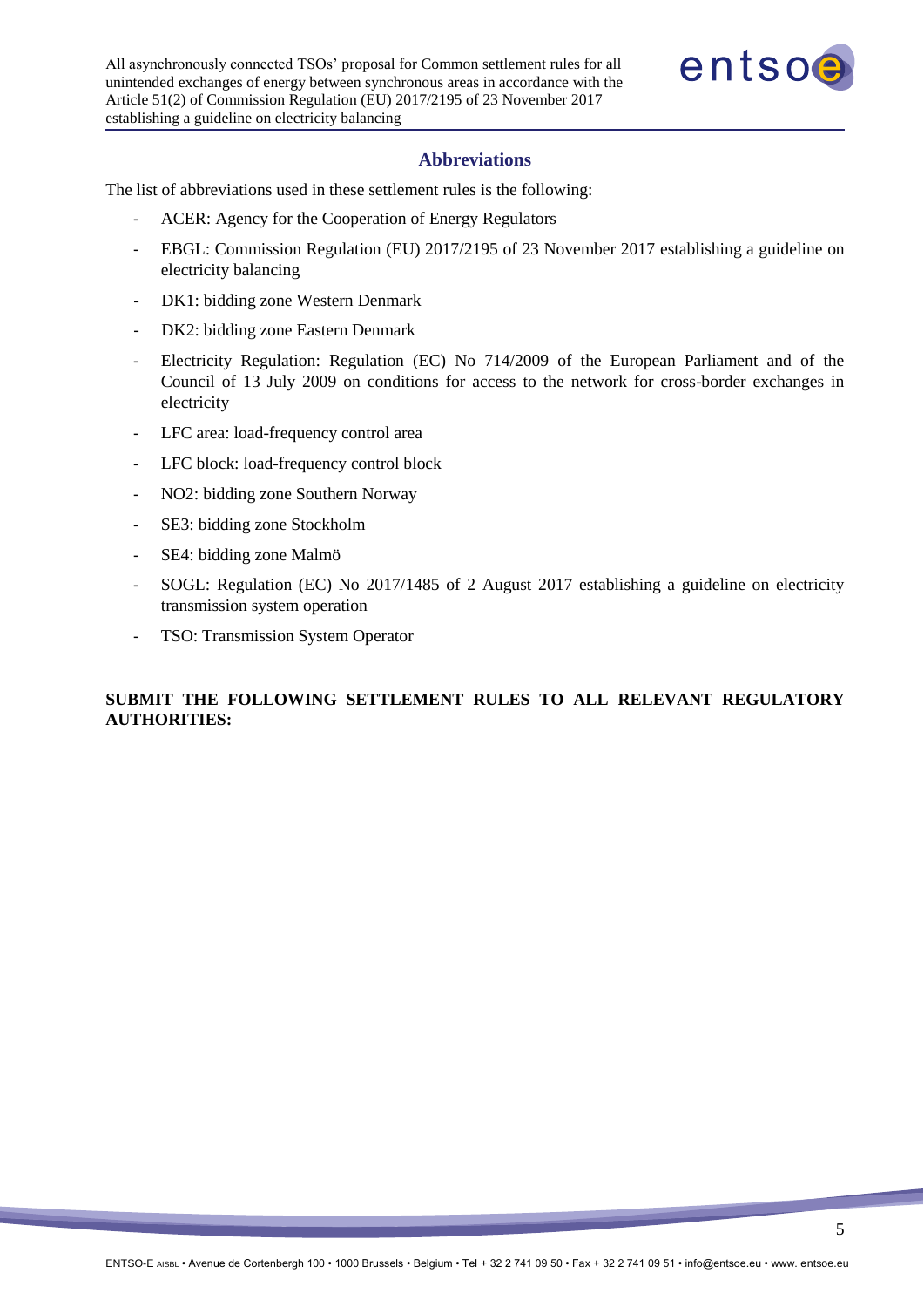

# **Article 1 Subject matter and scope**

- <span id="page-5-0"></span>(1) The common settlement rules for all unintended exchanges of energy as determined in these settlement rules are the common proposal of all asynchronously connected TSOs in accordance with Article 51(2) of the EBGL.
- (2) These settlement rules shall apply to all asynchronously connected TSOs exchanging energy in accordance with the relevant annex of these settlement rules.
- (3) The following other common settlement rules are out of scope of these settlement rules:
	- (a) the common settlement rules for all intended exchanges of energy in accordance with Article 50(1) of the EBGL;
	- (b) the common settlement rules for all intended exchanges of energy in accordance with Article 50(3) of the EBGL;
	- (c) the common settlement rules for all intended exchanges of energy between synchronous areas in accordance with Articles 50(4) of the EBGL;
	- (d) the common settlement rules for unintended exchange within a synchronous area in accordance with Article 51(1) of the EBGL.

# **Article 2 Definitions and interpretation**

- <span id="page-5-1"></span>(1) For the purposes of these settlement rules, the terms used shall have the definitions given to them in Article 2 of the EBGL and Article 3 of the SOGL.
- (2) In addition, in these settlement rules the following terms shall apply:
	- (a) 'all asynchronously connected TSOs' refers to the TSOs submitting this proposal;
	- (b) 'the relevant asynchronously connected TSOs' refers to the TSOs exchanging energy in accordance with the relevant annexes of these settlement rules;
	- (c) 'accounting data' are data agreed between two TSOs concerning the physical energy exchanged over a physical line or considered via a virtual tie-line if applicable;
	- (d) 'TSO-TSO settlement period' means, in the context of these settlement rules, the time unit for which unintended exchanges of energy and intended exchanges of energy as a result of the frequency containment process and ramping restricitions are calculated.
- (3) Settlement according to these settlement rules follow the sign convention in Table 1:

## **Table 1 Payment for TSO TSO settlement pursuant to these settlement rules**

|                                                     | TSO-TSO settlement price:<br>positive | TSO-TSO settlement price:<br>negative |
|-----------------------------------------------------|---------------------------------------|---------------------------------------|
| TSO<br>settlement volume:<br>positive (TSO exports) | Payment to TSO                        | Payment from TSO                      |
| TSO settlement volume:<br>negative (TSO imports)    | Payment from TSO                      | Payment to TSO                        |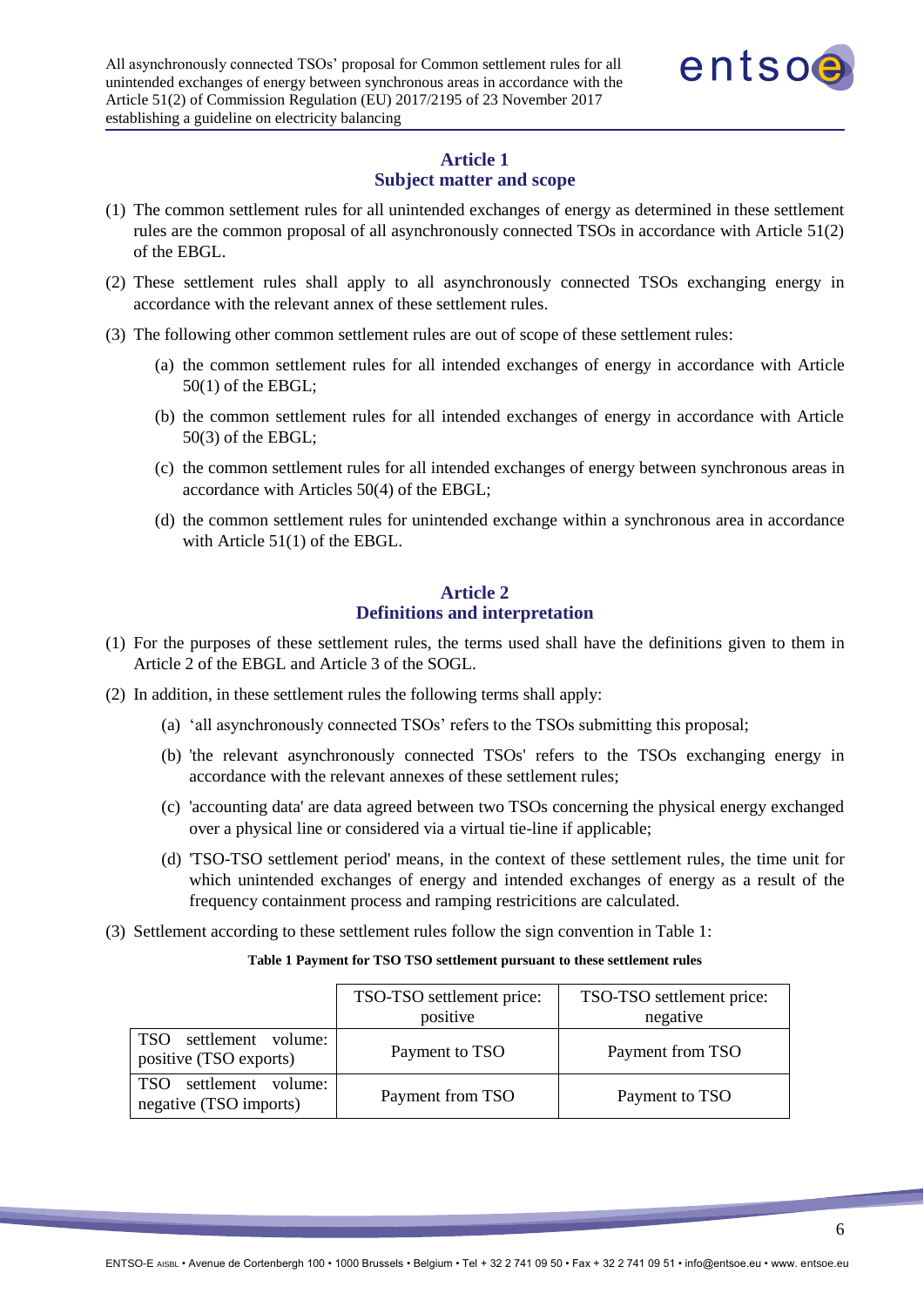

- (4) In these settlement rules, unless the context requires otherwise, prices for unintended exchanges of energy are indicated in EUR/MWh.
- (5) In addition, unless the context requires otherwise:
	- (a) the singular indicates the plural and vice versa;
	- (b) the table of contents and headings are inserted for convenience only and do not affect the interpretation of these settlement rules;
	- (c) any reference to legislation, regulations, directive, order, instrument, code or any other enactment shall include any modification, extension or re-enactment of it then in force.

# **Article 3 High-level design of the common settlement rules**

- <span id="page-6-0"></span>(1) The relevant asynchronously connected TSOs shall jointly foresee the accounting, settlement and invoicing in accordance with these settlement rules.
- (2) For each TSO-TSO settlement period in accordance with Article 4 of these settlement rules, all volumes of unintended exchange calculated for that TSO-TSO settlement period in accordance with Article 5 of these settlement rules shall be settled at the price calculated for that TSO-TSO settlement period in accordance with Article 6 of these settlement rules.
- (3) The relevant asynchronously connected TSOs shall accept the financial flows and are obliged to pay, or receive payments, accordingly.
- (4) After implementation of these common settlement rules, a reviewal mechanism shall start by end of 2022, in which all asynchronously connected TSOs will review these settlement rules. A review shall take place at least every three years after the first review. In the reviewal mechanism, the possibility for evolving to a harmonised price calculation method for all asynchronously connected TSOs shall be evaluated. In addition, the reviewal mechanism could affect, for example, technical details such as data collection. Any changes to these settlement rules shall be submitted to the relevant regulatory authorities for approval.

### <span id="page-6-1"></span>**Article 4 Settlement period**

- (1) The TSO-TSO settlement period shall be set at 15 minutes, unless the relevant asynchronously connected TSOs jointly decide otherwise. The reviewal according to Article 3(4) shall harmonise the TSO-TSO settlement period.
- (2) The TSO-TSO settlement period of each day shall begin right after 00:00 of the time zone agreed by the relevant asynchronously connected TSOs. The TSO-TSO settlement periods shall be consecutive and not overlapping.

### **Article 5 Volume determination per TSO-TSO settlement period**

- <span id="page-6-2"></span>(1) For the relevant asynchronously connected TSOs, the volume of intended exchange pursuant to Article 50(1) and Article 50(4) of the EBGL is determined as follows:
	- (a) The volume of intended exchange as the result of the reserve replacement process pursuant Article 50(1)(a) of the EBGL is contained in the aggregated netted external schedule.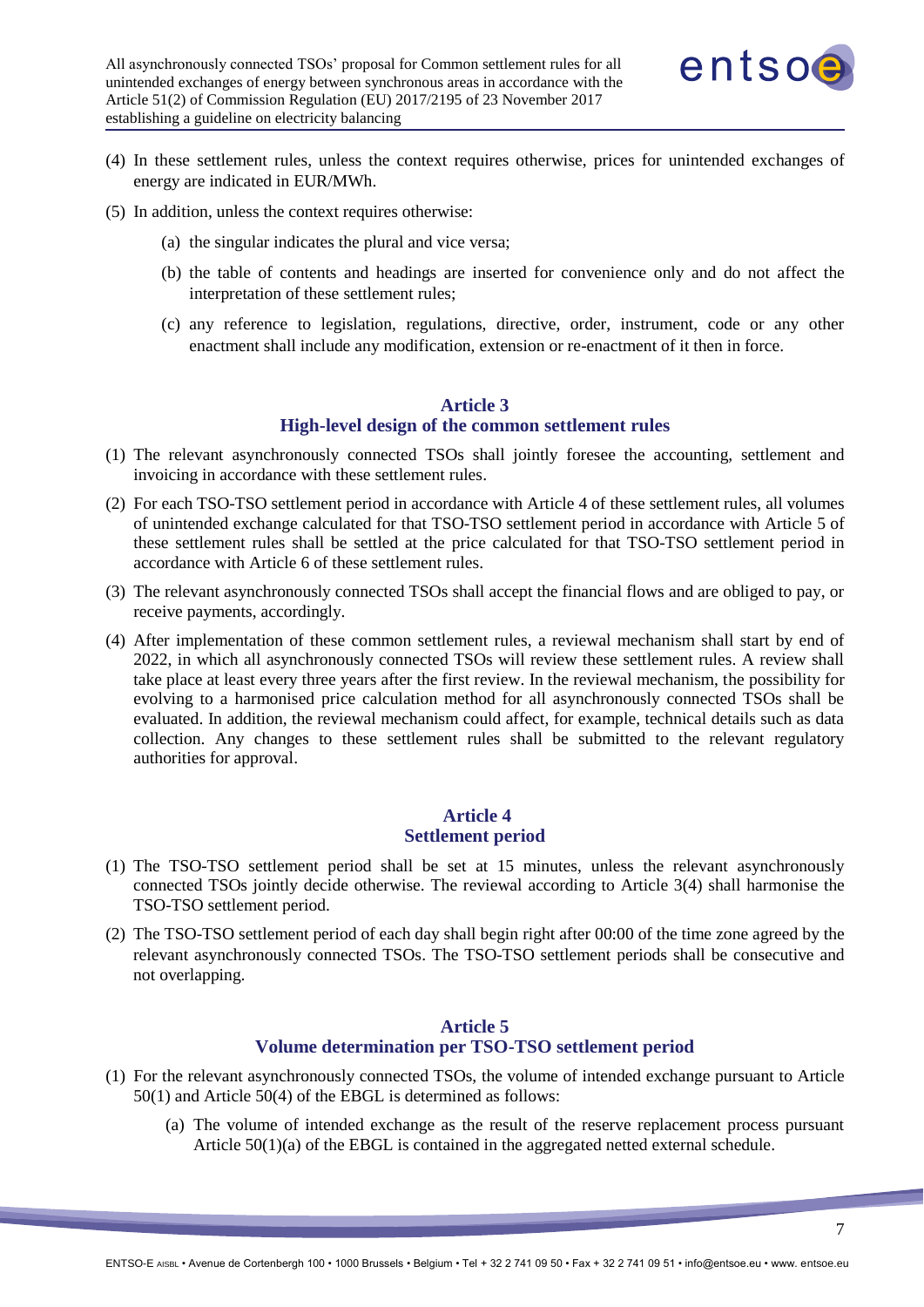

- (b) The volume of intended exchange as the result of the frequency restoration process with manual activation pursuant to Article  $50(1)(b)$  of the EBGL is equal to the volume as reported in the aggregated netted external schedule and/or the accounting data by the relevant asynchronously connected TSOs.
- (c) The volume of intended exchange as the result of the frequency restoration process with automatic activation pursuant to Article  $50(1)(c)$  of the EBGL is equal to the volume as reported in the accounting data by the relevant asynchronously connected TSOs.
- (d) The volume of intended exchange as the result of the imbalance netting process pursuant to Article  $50(1)(d)$  of the EBGL is equal to the volume as reported in the accounting data by the relevant asynchronously connected TSOs.
- (e) The volume of intended exchange as the result of the frequency containment process pursuant to Article 50(4)(a) of the EBGL is calculated per TSO-TSO settlement period in accordance with the settlement rules under Article 50(4)(a) of the EBGL.
- (f) The volume of intended exchange as the result of ramping restrictions pursuant to Article 50(4)(b) of the EBGL is calculated per TSO-TSO settlement period in accordance with the settlement rules under Article 50(4)(b) of the EBGL.
- (2) The volume of intended exchanges of energy between the relevant asynchronously connected TSOs as the result of bilateral or multilateral agreements that are not covered by the previous points is equal to the volume as reported in the accounting data by the relevant asynchronously connected TSOs. This volume may include the exchanges of energy as a result of the ramping restrictions for active power output pursuant to Article 137(3) of Regulation (EU) 2017/1485.
- (3) 'Unintended exchange of energy' equals the difference between the metering data and the sum of intended exchanges of energy between the relevant asynchronously connected TSOs according to the aggregated netted external schedule between the relevant asynchronously connected TSOs, intended exchange according to Article 50(1) and 50(4) of the EBGL, and intended exchange as a result of bilateral or multilateral agreements in accordance with Article 5(2) of these settlement rules.

### **Article 6**

## <span id="page-7-0"></span>**Pricing rules for unintended exchange of energy between asynchronously connected TSOs**

The price for unintended exchanges of energy in accordance with Article 51(2) of the EBGL shall be calculated by the relevant asynchronously connected TSOs according to the relevant annex of these settlement rules.

### **Article 7**

## **Publication and implementation of these settlement rules**

- <span id="page-7-1"></span>(1) All asynchronously connected TSOs shall publish these settlement rules without undue delay after all relevant regulatory athorities have approved the proposed settlement rules or a decision has been taken by the Agency for the Cooperation of Energy Regulators in accordance with Article 5(7), 6(1) or 6(2) of the EBGL
- (2) The relevant asynchronously connected TSOs shall implement these settlement rules within 12 months after the approval of these settlement rules, in accordance with Article 5(5) of the EBGL.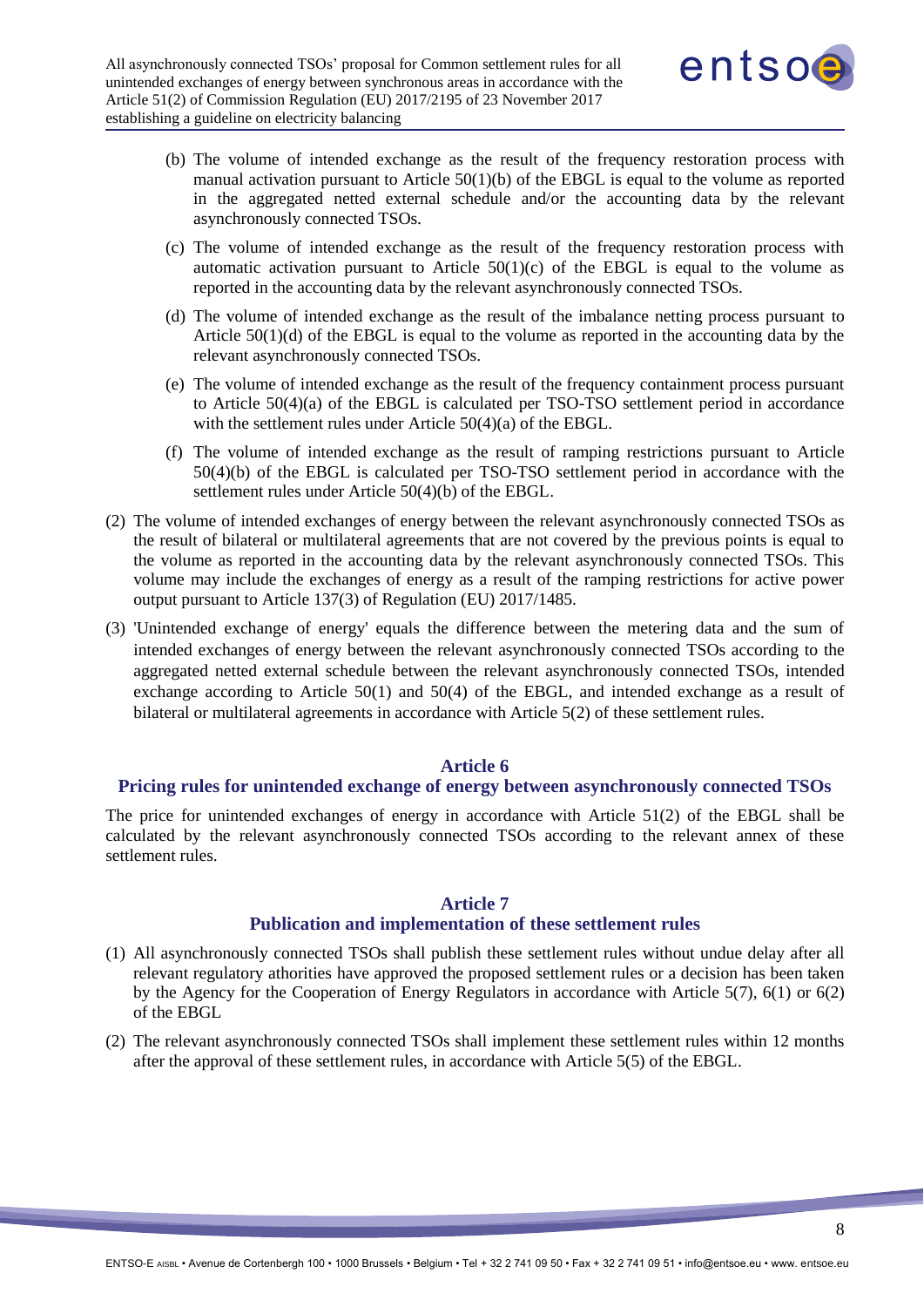

## **Article 8 Language**

<span id="page-8-0"></span>The reference language for this proposal shall be English. For the avoidance of doubt, where TSOs need to translate this proposal into their national language(s), in the event of inconsistencies between the English version published by TSOs in accordance with Article 7 of the EBGL and any version in another language, the relevant TSOs shall, in accordance with national legislation, provide the relevant regulatory authorities with an updated translation of the proposal.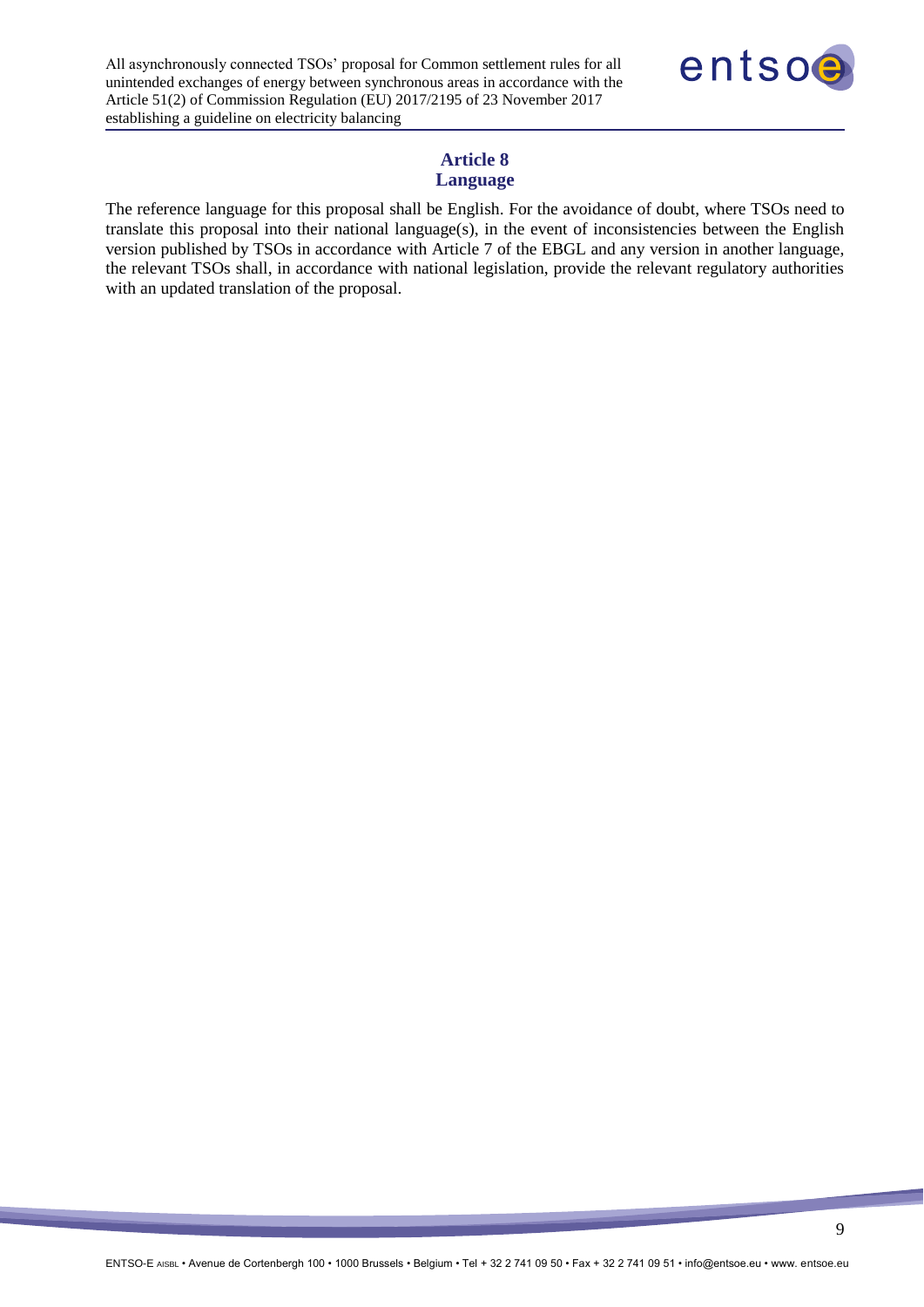

#### **Annex 1 - TenneT NL/Statnett**

<span id="page-9-0"></span>Unintended exchanges of energy shall be settled at the average of the day-ahead price of the Netherlands and NO2 per TSO-TSO settlement period.

#### **Annex 2 - Energinet/Statnett**

<span id="page-9-1"></span>Unintended exchanges of energy shall be settled at the average of the regulating power price in the dominating direction of DK1 and NO2 per TSO-TSO settlement period.

#### **Annex 3 - Energinet/Svenska kraftnät**

<span id="page-9-2"></span>Unintended exchanges of energy shall be settled at the average of the regulating power price in the dominating direction of the Danish bidding zone DK1 and the Swedish bidding zone SE3 per TSO-TSO settlement period.

## **Annex 4 - Energinet/Energinet**

<span id="page-9-3"></span>Unintended exchanges of energy shall be settled at the average of the regulating power price in the dominating direction of the Danish bidding zones DK1 and DK2 per TSO-TSO settlement period.

### **Annex 5 - Energinet/50Hertz Transmission**

<span id="page-9-4"></span>Unintended exchanges of energy shall be settled at the average of the day-ahead price of DK2 and Germany per TSO-TSO settlement period.

#### **Annex 6 - PSE/Svenska kraftnät**

<span id="page-9-5"></span>Unintended exchanges of energy shall be settled at the average of the Polish imbalance price and the imbalance price in the Swedish bidding zone SE4 per TSO-TSO settlement period. For SE4, the imbalance price refers to the imbalance price of consumption until Sweden changes to single position used for imbalance calculation in accordance with EBGL Article 54(3)(a).

### **Annex 7 - PSE/Litgrid**

<span id="page-9-6"></span>Unintended exchanges of energy shall be settled at the average of the Lithuanian imbalance price and the Polish imbalance price per TSO-TSO settlement period.

#### **Annex 8 - Litgrid/Svenska kraftnät**

<span id="page-9-7"></span>Unintended exchanges of energy shall be settled at the average of the Lithuanian imbalance price and the imbalance price in the Swedish bidding zone SE4 per TSO-TSO settlement period. For SE4, the imbalance price refers to the imbalance price of consumption until Sweden changes to single position used for imbalance calculation in accordance with EBGL Article 54(3)(a).